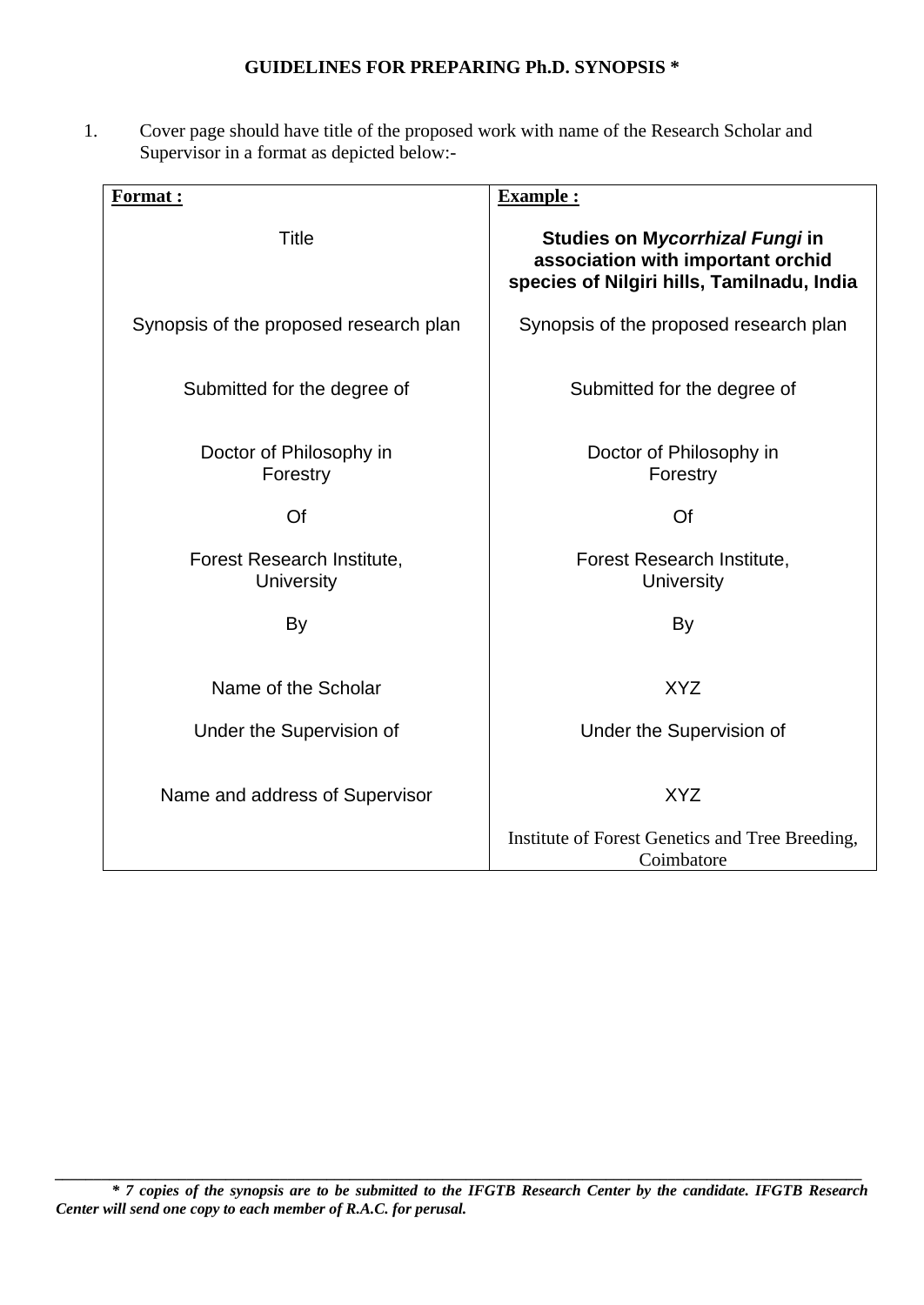2. Second page should have details of Research Scholars, Supervisor and place of work where Research Scholar intends to conduct studies with signature of Research Scholar and Guide both. After synopsis seminar, names of R.A.C. members may also be indicated on this page. These information's be formatted as below:-

# **\*\* Synopsis of proposed research plan for the degree of Ph.D. submitted to F.R.I. University, Dehra Dun**

| Format:                             |                                          | Example :                                                                                                                                                                                  |                                |
|-------------------------------------|------------------------------------------|--------------------------------------------------------------------------------------------------------------------------------------------------------------------------------------------|--------------------------------|
| Title of research proposal:         |                                          | Title of research proposals: Studies on<br><b>Mycorrhizal Fungi in association with</b><br>important orchid species of Nilgiri hills,<br>Tamilnadu, India<br>Name of the Research Scholar: | XYZ                            |
| Name of the Research Scholar:       |                                          |                                                                                                                                                                                            |                                |
| Name and Designation of Supervisor: |                                          | Name and Designation of Supervisor: XYZ                                                                                                                                                    |                                |
| Place of work:                      |                                          | Place of work:                                                                                                                                                                             | XYZ                            |
|                                     |                                          |                                                                                                                                                                                            |                                |
|                                     |                                          |                                                                                                                                                                                            |                                |
|                                     |                                          |                                                                                                                                                                                            |                                |
| Sd/<br>(Name)<br>Supervisor         | Sd/<br>(Name)<br><b>Research Scholar</b> | Sd/<br>Supervisor                                                                                                                                                                          | Sd/<br><b>Research Scholar</b> |

- 3. **Introduction:** Species/organism/theme/aspect of research should be introduced with background information indicating its importance and relevance with over all objectivity and concept of forestry.
- 4. **Review of literature:** Review of literature should be comprehensive covering various aspects of the proposed work but it must be precise with recent information. Detailed review at this stage is not required.

*\*\*Synopsis to be revised after the R.A.C. meeting (synopsis seminar) as per the comments/ recommendations of R.A.C. Names of the R.A.C. members should be incorporated in the revised synopsis and should be signed by the Chairman and Member Secretary.*

\_\_\_\_\_\_\_\_\_\_\_\_\_\_\_\_\_\_\_\_\_\_\_\_\_\_\_\_\_\_\_\_\_\_\_\_\_\_\_\_\_\_\_\_\_\_\_\_\_\_\_\_\_\_\_\_\_\_\_\_\_\_\_\_\_\_\_\_\_\_\_\_\_\_\_\_\_\_\_\_\_\_\_\_\_\_\_